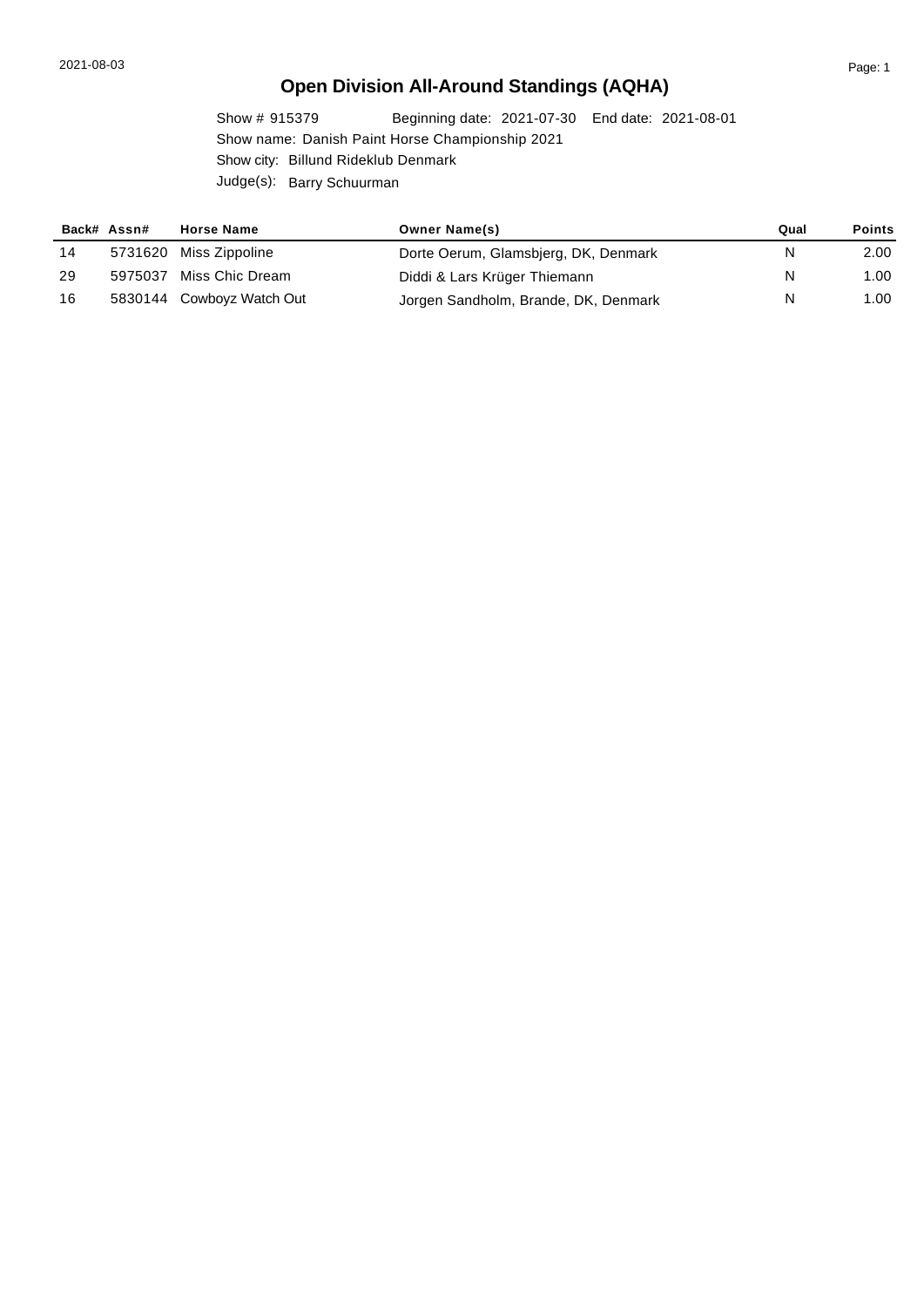# **Amateur Division All-Around Standings (AQHA)**

Show # 915379 Beginning date: 2021-07-30 End date: 2021-08-01 Show name: Danish Paint Horse Championship 2021 Show city: Billund Rideklub Denmark Judge(s): Barry Schuurman

|    | Back# Assn# | <b>Horse Name</b>         | <b>Exhibitor Name</b>                   | Qual | <b>Points</b> |
|----|-------------|---------------------------|-----------------------------------------|------|---------------|
| 14 |             | 5731620 Miss Zippoline    | Dorte Oerum, Glamsbjerg, DK, Denmark    | N    | 3.00          |
| 29 |             | 5975037 Miss Chic Dream   | Diddi Thiemann, Tappernoje, DK, Denmark | N    | 2.00          |
| 16 |             | 5830144 Cowboyz Watch Out | Jorgen Sandholm, Brande, DK, Denmark    | N    | 2.00          |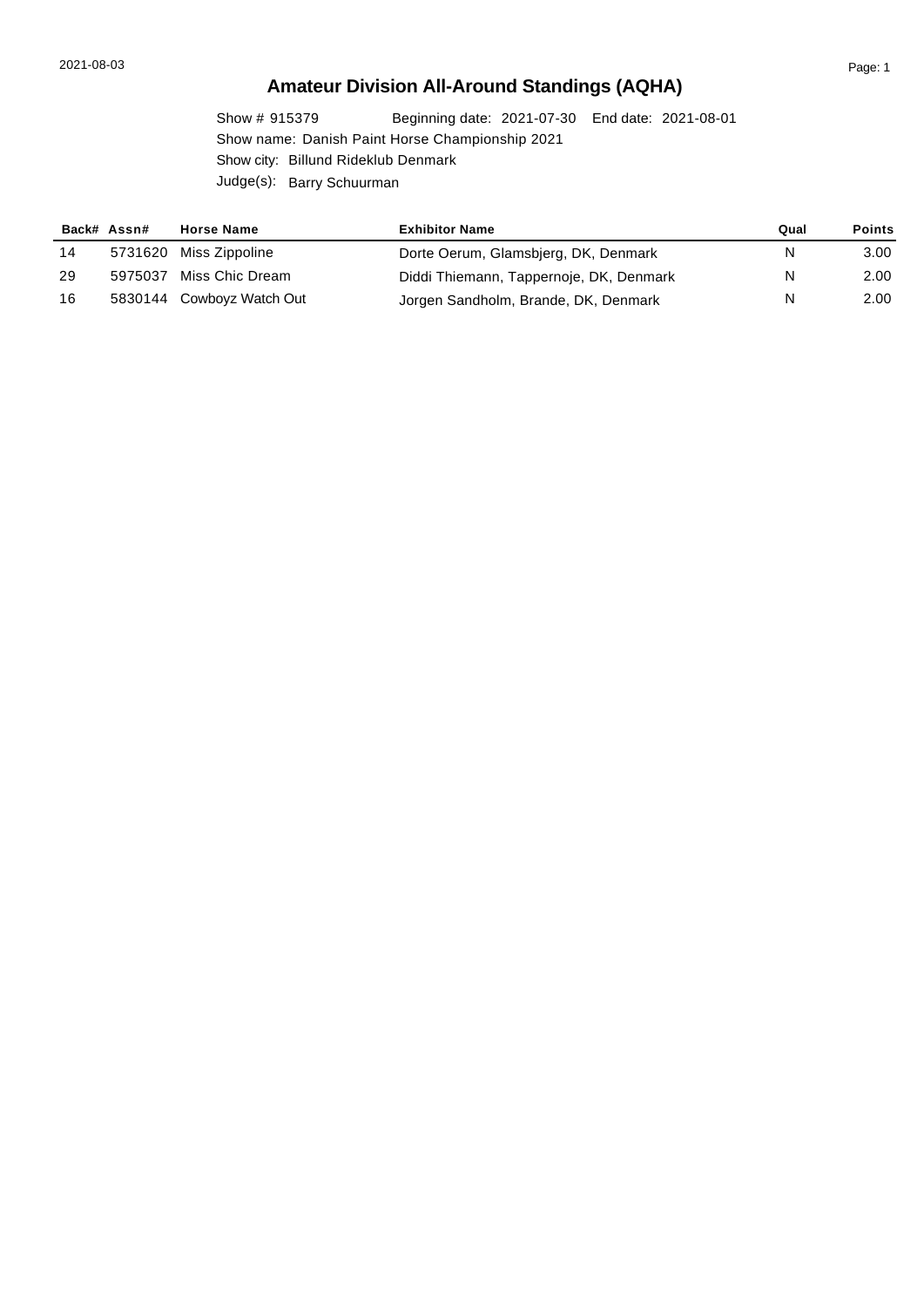# **Youth Division All-Around Standings (AQHA)**

Show # 915379 Beginning date: 2021-07-30 End date: 2021-08-01 Show name: Danish Paint Horse Championship 2021 Show city: Billund Rideklub Denmark Judge(s): Barry Schuurman

|      | Back# Assn# | <b>Horse Name</b>       | <b>Exhibitor Name</b>                               | Qual | Points |
|------|-------------|-------------------------|-----------------------------------------------------|------|--------|
| - 25 |             | 5300720 Boons Sonny Dee | Emilie H Kristensen Mitte, Hvide Sande, DK, Denmark |      | 2.00   |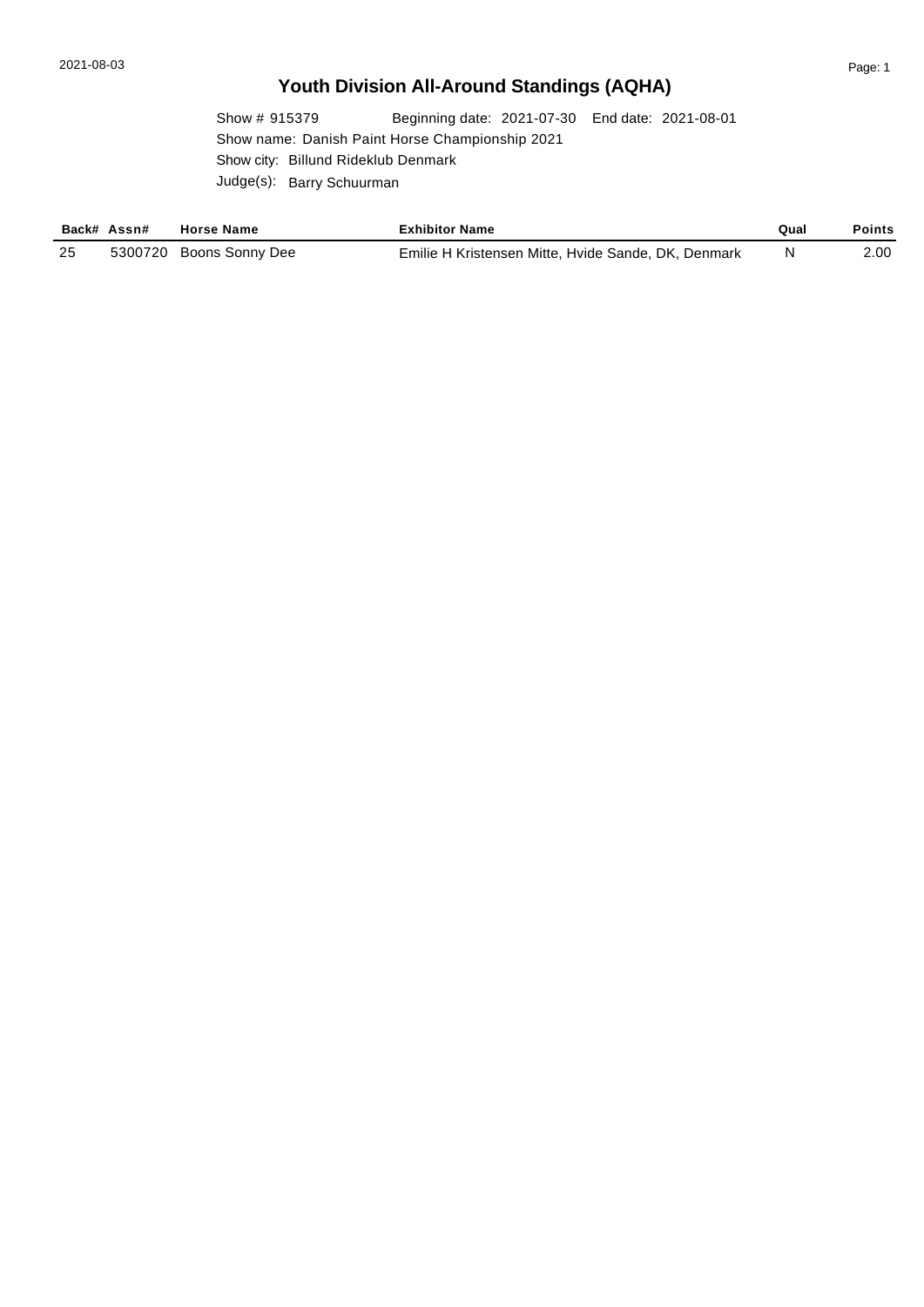# **Open Division All-Around Standings (AQHA)**

Show # 915380 Beginning date: 2021-07-30 End date: 2021-08-01 Show name: Danish Paint Horse Championship 2021 Show city: Billund Rideklub Denmark Judge(s): Cedric Leroux

|    | Back# Assn# | <b>Horse Name</b>         | <b>Owner Name(s)</b>                 | Qual | <b>Points</b> |
|----|-------------|---------------------------|--------------------------------------|------|---------------|
| 16 |             | 5830144 Cowboyz Watch Out | Jorgen Sandholm, Brande, DK, Denmark | N    | 2.00          |
| 29 |             | 5975037 Miss Chic Dream   | Diddi & Lars Krüger Thiemann         | N    | 1.00          |
| 14 |             | 5731620 Miss Zippoline    | Dorte Oerum, Glamsbjerg, DK, Denmark | N    | 1.00          |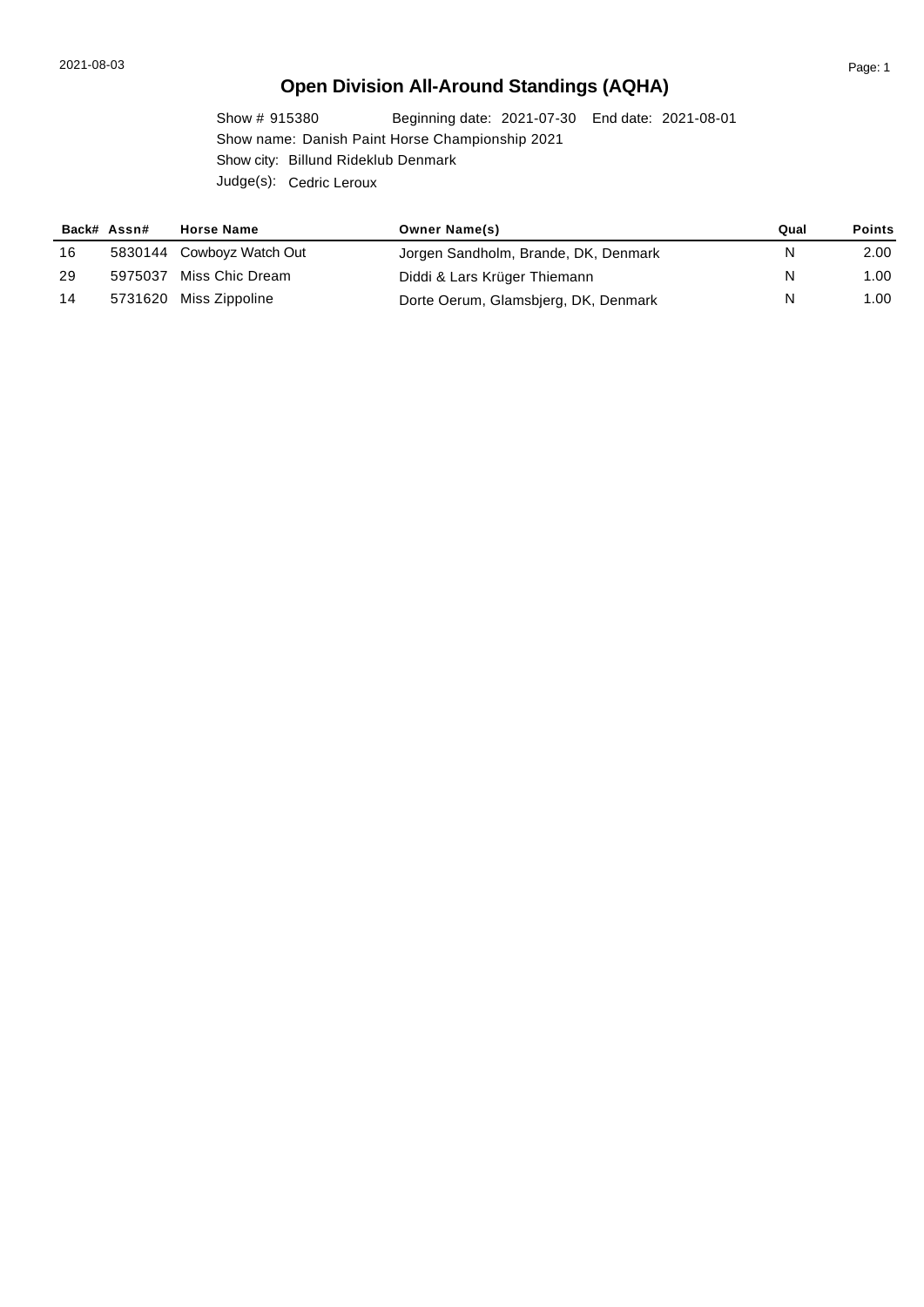# **Amateur Division All-Around Standings (AQHA)**

Show # 915380 Beginning date: 2021-07-30 End date: 2021-08-01 Show name: Danish Paint Horse Championship 2021 Show city: Billund Rideklub Denmark Judge(s): Cedric Leroux

|    | Back# Assn# | <b>Horse Name</b>         | <b>Exhibitor Name</b>                   | Qual | <b>Points</b> |
|----|-------------|---------------------------|-----------------------------------------|------|---------------|
| 14 |             | 5731620 Miss Zippoline    | Dorte Oerum, Glamsbjerg, DK, Denmark    | N    | 3.00          |
| 29 |             | 5975037 Miss Chic Dream   | Diddi Thiemann, Tappernoje, DK, Denmark | N    | 2.00          |
| 16 |             | 5830144 Cowboyz Watch Out | Jorgen Sandholm, Brande, DK, Denmark    | N    | 2.00          |